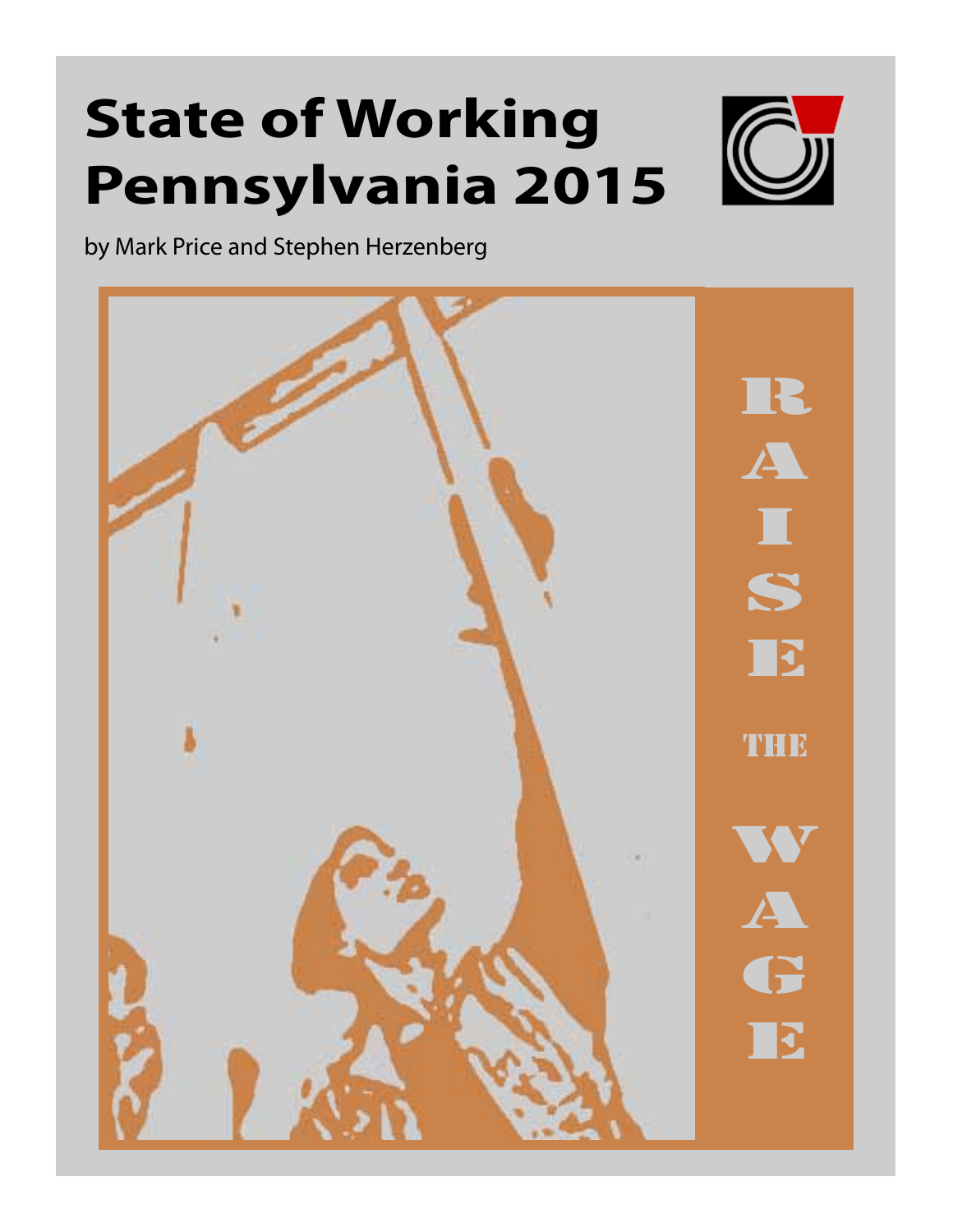The Keystone Research Center (KRC) was founded in 1996 to broaden public discussion on strategies to achieve a more prosperous and equitable Pennsylvania economy. Since its creation, KRC has become a leading source of independent analysis of Pennsylvania's economy and public policy. KRC is located at 412 North Third Street, Harrisburg, Pennsylvania 17101‐1346. Most of KRC's original research is available on the KRC website at **www.keystoneresearch.org**. KRC welcomes questions or other inquiries about its work at 717‐255 7181, or toll free at 888‐618‐2055.

# **About the Authors**

Mark Price, KRC's labor economist and interim research director, holds a PhD in economics from the University of Utah. He is a coauthor of *The Increasingly Unequal States of America: Income Inequality by State, 1917 to 2012*, published in 2015 by the Economic Analysis Research Network (EARN).

Stephen Herzenberg, KRC's executive director, holds a PhD in economics from MIT. He is a coauthor of *Losing Ground in Early Childhood Education*, published in 2005 by the Economic Policy Institute (EPI), and *New Rules for a New Economy: Employment and Opportunity in Postindustrial America*, published in 1998 by Cornell/ILR Press.

# **Acknowledgments**

The authors thank the team at EPI, which provides support to KRC and the other state think tanks within EARN; this team includes David Cooper and Alyssa Davis. Thanks to Estelle Sommeiller of the Institute for Research in Economic and Social Sciences (IRES) for her work to update the state‐by‐state top income series. Thanks to Ellen Lyon, communications director for KRC and its Pennsylvania Budget and Policy Center (PBPC), for editorial assistance and guidance, and to Stephanie Frank, KRC office manager, for producing the charts and figures in this report.

# **Support KRC**

The work of KRC is supported by grants from charitable foundations, research contracts with various organizations (including local, state, and federal governments), and contributions from organizations and individuals who share KRC's vision of broadly shared prosperity in Pennsylvania. To learn how you or your organization can support KRC, please visit the KRC website at http://keystoneresearch.org or call 717‐255‐7181. The IRS has designated KRC as a federal tax‐exempt, nonprofit, 501(c)(3) corporation. KRC is also registered as a charitable organization with the Pennsylvania Department of State's Bureau of Charitable Organizations. KRC's official registration and financial information may be obtained from the Pennsylvania Department of State by calling toll free, within Pennsylvania, 1‐800‐732‐0999. Registration does not imply endorsement.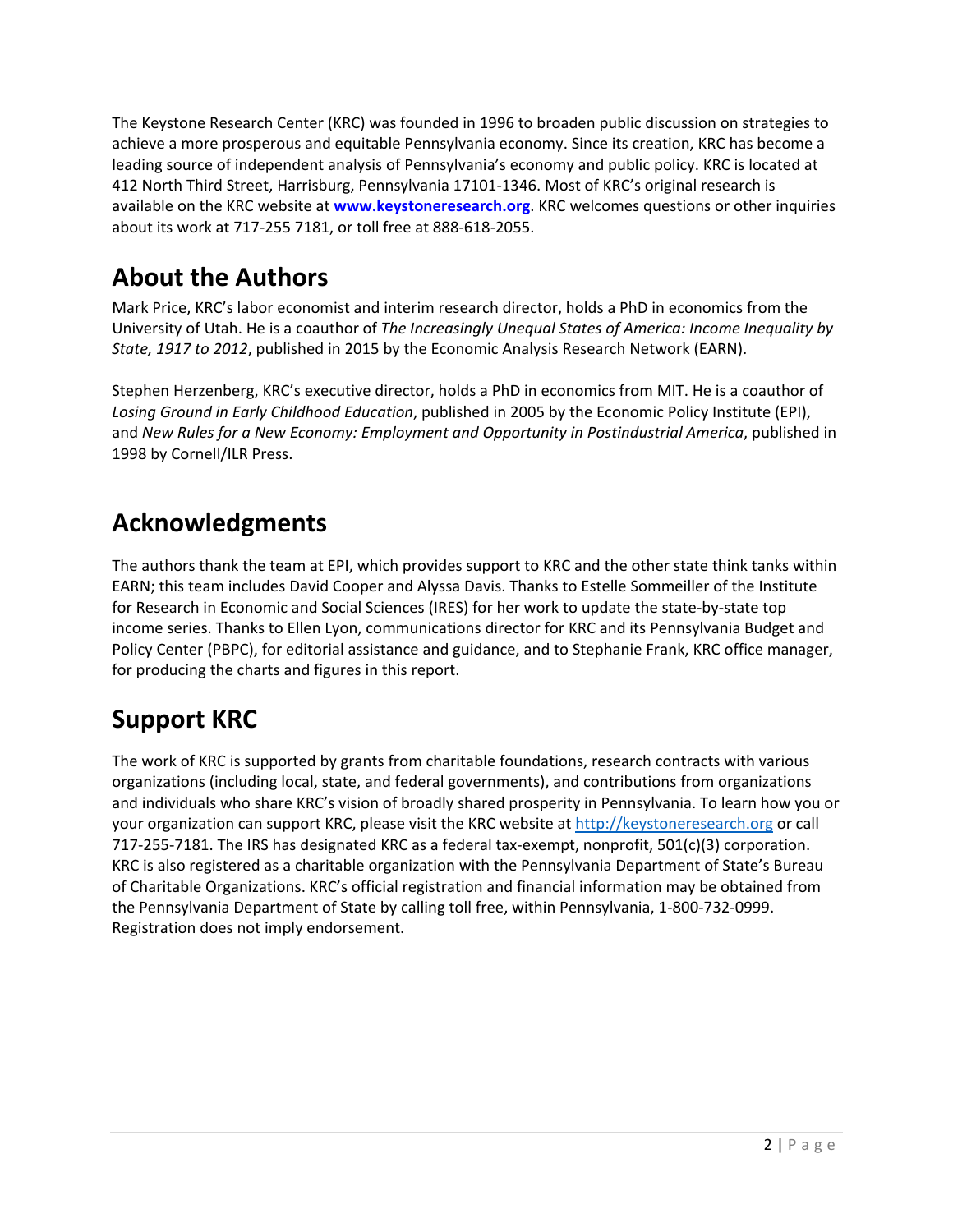## Contents

| There Remains Significant Excess Capacity in the Pennsylvania Labor Market |  |
|----------------------------------------------------------------------------|--|
|                                                                            |  |
|                                                                            |  |
|                                                                            |  |
|                                                                            |  |
|                                                                            |  |
|                                                                            |  |
|                                                                            |  |
|                                                                            |  |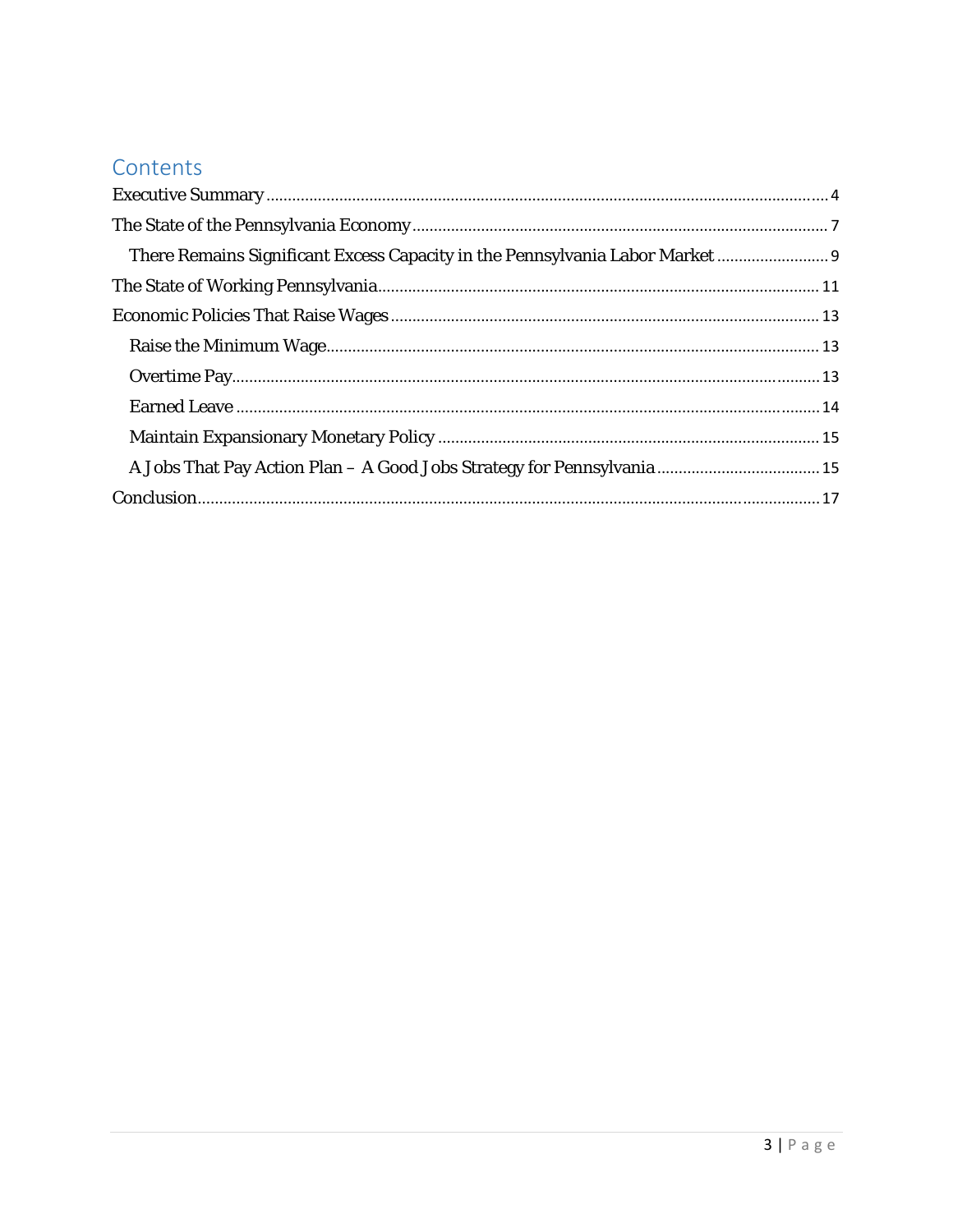## Executive Summary

The release of July's job numbers (the latest available) for Pennsylvania did not generate much attention: the unemployment rate remained unchanged at 5.4% and total nonfarm jobs were up by a respectable 8,000 jobs. Buried in the numbers, however, was some better news than Pennsylvania has had in some time: over the past year Pennsylvania created 66,500 jobs, an increase of 1.1%. That pace of growth ranks Pennsylvania 34<sup>th</sup> out of the 50 states. That's roughly the average Pennsylvania rank since 1990: but it's the best 12-month performance in July since 2011, when the state ranked 26<sup>th</sup>.

Pennsylvania's job growth is back to normal!

That's not the kind of headline that sells newspapers or, in this digital age, gets retweets and favorites. And even this modest improvement is currently at risk: just as Pennsylvania has shaken off the economy-wide impact of the loss of 33,000 jobs in the education sector thanks to budget cuts in 2011, the state's new Democratic governor and Republican-led House and Senate remain, as of September 3rd, locked in a standoff over the 2015-16 state budget.

Every week that the budget deadlock continues increases the risk to the state's economy. All Pennsylvania public schools and many service providers receive a portion of their operating budget from the state. Without a state budget, these schools and service providers have to dip into their cash reserves to meet payroll and pay vendors. When those funds run out, furloughs will follow. Those layoffs and the resulting reduction in consumer spending could throw the Pennsylvania economy back into neutral.

This year's *The State of Working Pennsylvania* finds that this new threat to the state's economy comes at a time when there is substantial excess capacity in the Pennsylvania labor market. As of July, the share of the working-age population with a job stood at 59.3% — just over two percentage points below the level before the Great Recession. The situation is no better for prime-age workers (25 to 54 years of age), 77.4% of whom had a job in the most recent year, which is almost 3 percentage points lower than before the Great Recession.

If the Pennsylvania labor market were close to full employment (as it was in December 2007) there would be 226,000 more people in the commonwealth with a job than there are now. This "job deficit" exists because the monthly pace of job growth in this expansion, 4,100 jobs per month, is only just over half the pace of the late 1990s when the Pennsylvania economy added, on average, 7,400 jobs per month.

*To examine monthly job growth since the late 90s in your county and metropolitan area go to http://goo.gl/QdJkFS* 

Slow job growth and a labor market still short of full employment have resulted in stagnant wages and little growth in income in Pennsylvania. Real wages for the typical (median-wage) Pennsylvania worker are down 2% since 2001. That loss in real earnings doubles (to 4% to 5.1%) for the bottom 30% of workers. The bottom 70 percent of Pennsylvania workers have also seen their wages decline in the current economic recovery, between 2009 and 2014.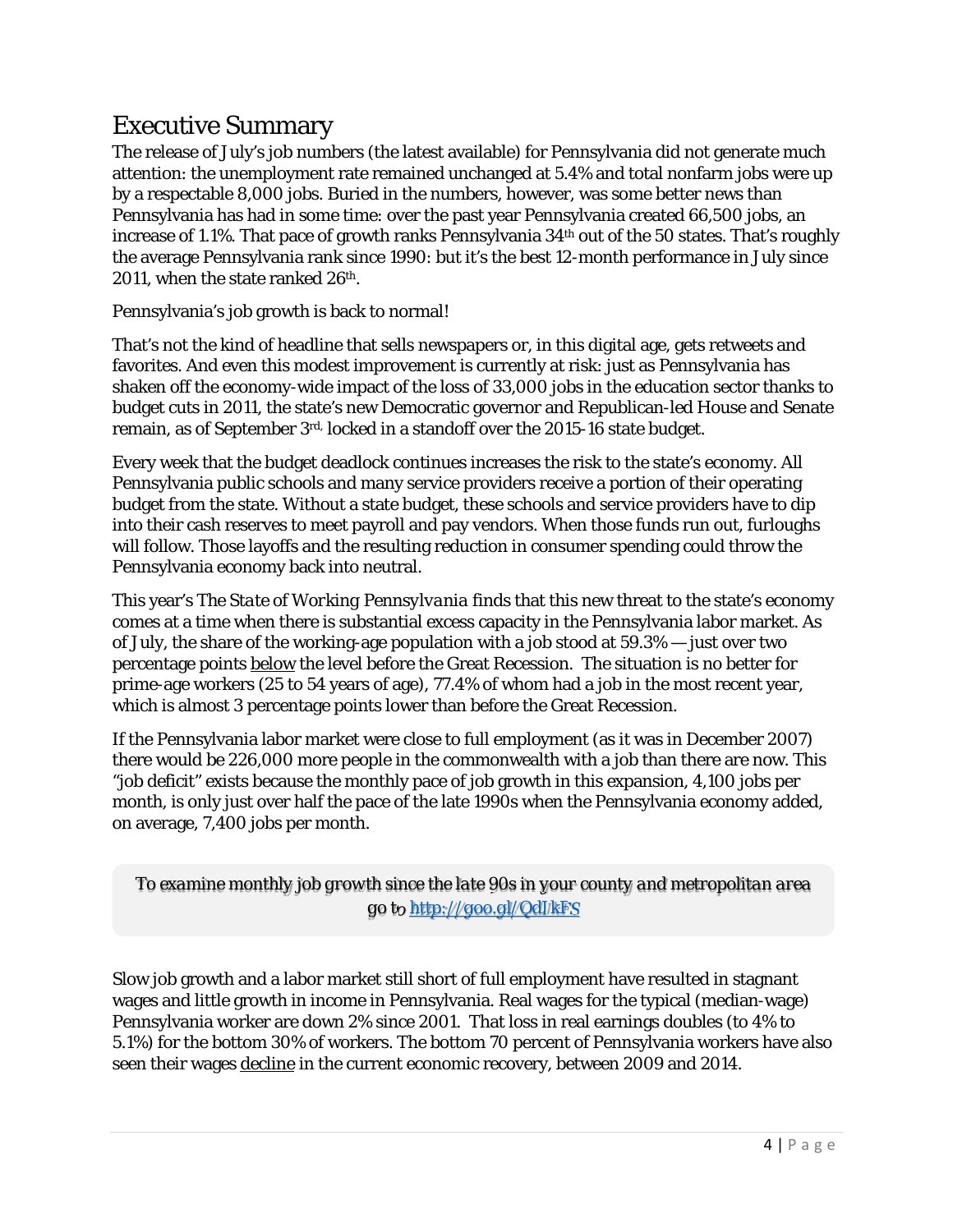Falling real wages for the majority of workers have been accompanied by the breathtaking growth in the gap between the incomes of most families and the highest earners (CEOs, financial executives, and other high earners in the private sector). While market incomes (income before taxes and transfers such as unemployment insurance payments) fell 5% for the bottom 99% of Pennsylvania families since 2001, the top 1% have seen their real market incomes climb 27%.

Wage and income trends since 2001 contrast with Pennsylvania's economic performance from 1997 to 2000, when an economy close to full employment and enjoying rapid job growth generated a 6% increase in real earnings for the typical Pennsylvania worker and boosted earnings for the bottom 30 percent of workers by 9% or more. Market incomes for the bottom 99% of families in the late 1990s grew 9.1%. Although income growth was more broadly shared in the late 1990s, the top 1% of Pennsylvania families still managed to enjoy a greater rise in market incomes of 19.2%.

*To examine the change in income for the top 1% and bottom 99% in your county and metropolitan area go to http://goo.gl/HlQc42*

In order for the majority of Pennsylvania families to see real income growth in the years ahead we will need a combination of faster job growth and economic policies that actively seek to raise wages for more workers.

Some specific policies that could achieve this combination include:

- Pennsylvania can raise the wages of 1.2 million workers by increasing the minimum wage to \$10.10 per hour. (See the number of workers impacted by county and metropolitan area here http://goo.gl/ORvzvJ)
- Policymakers in Washington, D.C., are in the process of updating the rules that govern overtime (the requirement that workers be paid 1.5 times their regular pay rate for each hour of work per week beyond 40 hours) for salaried workers. The weekly salary below which salaried workers automatically qualify for time-and-a-half would rise from \$455 per week to \$933. This proposal would make 493,000 more Pennsylvania salaried workers eligible for overtime. On an hourly basis this rule change would extend overtime protection to workers currently earning between roughly \$11.50 and \$23 per hour, a substantial part of Pennsylvania's middle class.
- Pittsburgh and Philadelphia have enacted earned sick leave, which guarantees workers a certain number of paid sick days for each hour worked. Legislation has been introduced in the Pennsylvania Senate that would entitle all workers in Pennsylvania to accrue one hour of paid leave for every 30 hours of work up to seven days of earned leave each year. This legislation would benefit well over one million Pennsylvania workers.
- The Federal Reserve should NOT raise interest rates until the national economy is much closer to full employment, and there is actual evidence (currently completely lacking) of a threat of inflation.
- The Wolf Administration should develop a comprehensive action plan to achieve its goal of more "jobs that pay," spelling out specific executive and legislative actions that will lift wages and incomes for the Pennsylvania 99 percent by 10 percent by the year 2018.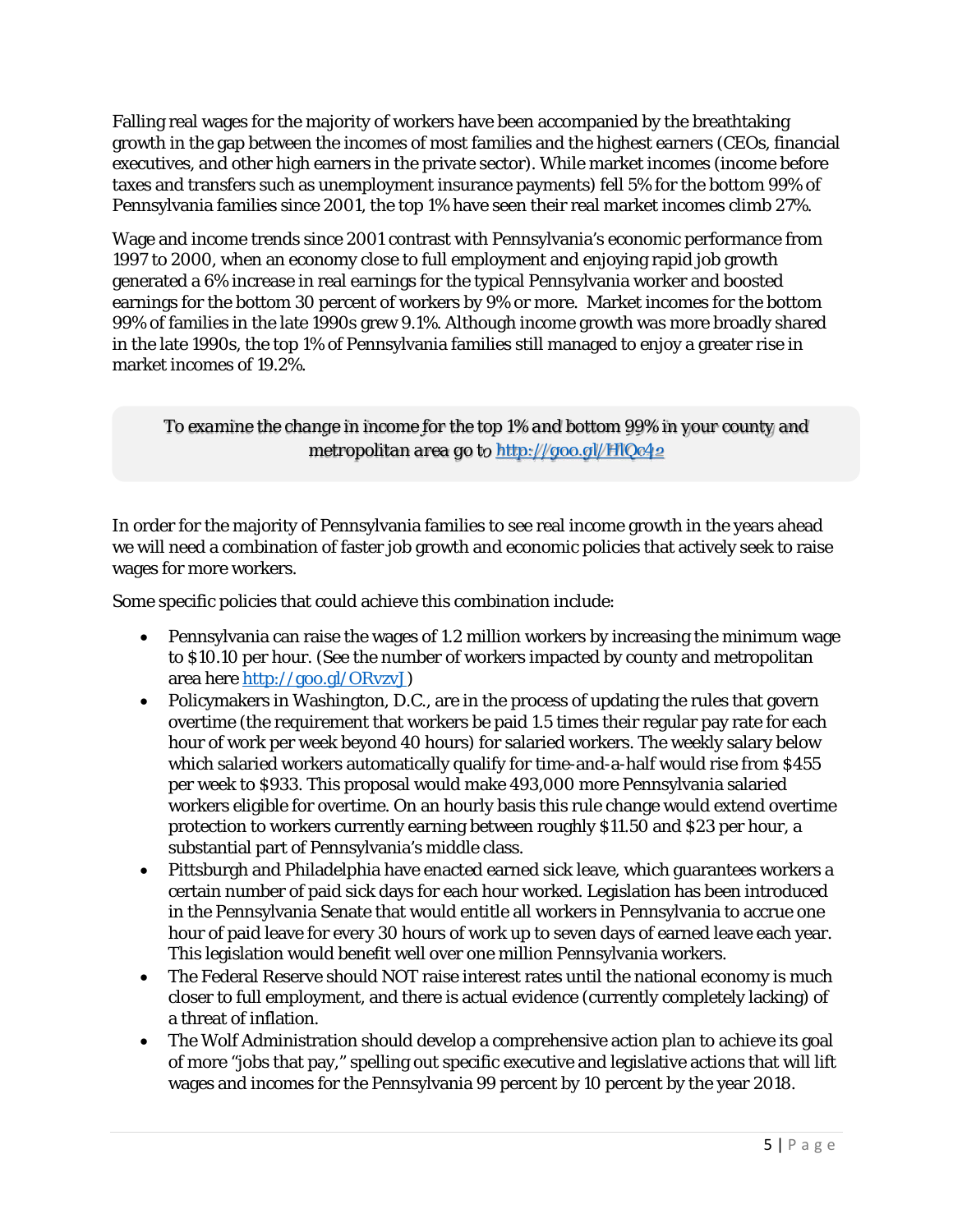By lifting wages, these policies will also create more "economy-boosting jobs," fueling consumer demand and generating a virtual circle of faster job growth, falling unemployment, and continuing wage growth.

In sum, our message to Pennsylvania policymakers this Labor Day is two-fold: first, "do no harm" – enact a sustainable state budget NOW that reinvests in education, communities, and jobs, and avoids a repeat of the economy-sapping budget mistakes of 2011.

Second, do some good: enact policies that will lift wages and incomes starting, in Pennsylvania, with a minimum wage increase.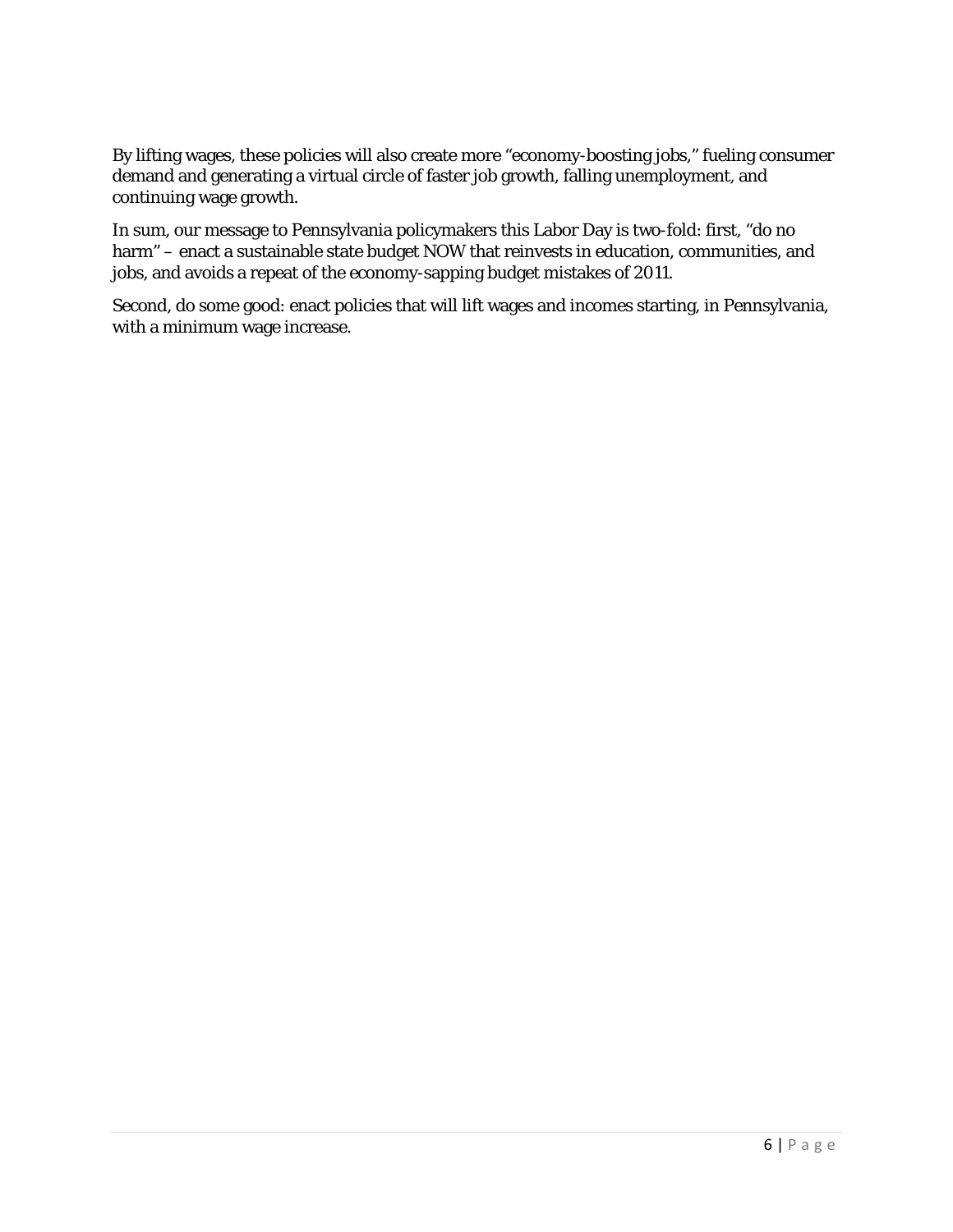## The State of the Pennsylvania Economy

In the 12 months ending in July, Pennsylvania created 66,500 jobs. At 1.1% increase, that's the fastest year-over-year job growth reported in any July since 2005. That was the 34th fastest pace out of the 50 states and the best Pennsylvania has ranked since July 2011 when it ranked 26th.

July 2011 is of note because former Gov. Corbett's first budget was signed shortly before the stroke of midnight June 30, 2011. While on time, the budget was even more remarkable because it cut \$1 billion from education spending and set off a wave of school district layoffs that, as of the end of the last school year, tallied to 33,000 jobs. Not surprisingly, layoffs on that scale delivered a body blow to a state economy still recovering from the worst recession since the Great Depression. This body blow reduced Pennsylvania's job growth ranking within a year to 44th and by July 2013 to 48th.

As of this July, job growth in the commonwealth is finally back to normal – Pennsylvania has ranked, on average, 35th for job growth since 1990. The future of the Pennsylvania labor market, however, is cloudier than it should be thanks to the deadlock over this year's state budget.

Gov. Wolf unveiled in March of this year a budget plan that addressed the state's structural deficit and

Table 1.

Year‐over‐year employment change in Pennsylvania each  $1000 + 2015$ 

|      | JUIV Trom 1990 to 2015             |                                         |                                                                                  |
|------|------------------------------------|-----------------------------------------|----------------------------------------------------------------------------------|
| Year | Change<br>from<br>previous<br>July | Percent<br>change from<br>previous July | Rank of percent<br>change (1=fastest<br>job growth,<br>50=slowest job<br>growth) |
| 1991 | $-112,300$                         | $-2.2%$                                 | 37                                                                               |
| 1992 | 16,500                             | 0.3%                                    | 42                                                                               |
| 1993 | 41,900                             | 0.8%                                    | 45                                                                               |
| 1994 | 84,100                             | 1.6%                                    | 43                                                                               |
| 1995 | 34,100                             | 0.7%                                    | 46                                                                               |
| 1996 | 73,300                             | 1.4%                                    | 42                                                                               |
| 1997 | 96,900                             | 1.8%                                    | 41                                                                               |
| 1998 | 75,100                             | 1.4%                                    | 41                                                                               |
| 1999 | 110,600                            | 2.0%                                    | 32                                                                               |
| 2000 | 113,400                            | 2.0%                                    | 30                                                                               |
| 2001 | $-33,700$                          | $-0.6%$                                 | 30                                                                               |
| 2002 | $-37,400$                          | $-0.7%$                                 | 22                                                                               |
| 2003 | $-38,700$                          | $-0.7%$                                 | 34                                                                               |
| 2004 | 43,500                             | 0.8%                                    | 42                                                                               |
| 2005 | 70,600                             | 1.3%                                    | 36                                                                               |
| 2006 | 39,800                             | 0.7%                                    | 41                                                                               |
| 2007 | 54,300                             | 0.9%                                    | 29                                                                               |
| 2008 | 1,000                              | 0.0%                                    | 21                                                                               |
| 2009 | $-219,300$                         | $-3.8%$                                 | 13                                                                               |
| 2010 | 38,900                             | 0.7%                                    | 13                                                                               |
| 2011 | 55,700                             | 1.0%                                    | 26                                                                               |
| 2012 | 32,200                             | 0.6%                                    | 44                                                                               |
| 2013 | 18,900                             | 0.3%                                    | 48                                                                               |
| 2014 | 51,400                             | 0.9%                                    | 42                                                                               |
| 2015 | 66,500                             | 1.1%                                    | 34                                                                               |

Source. Keystone Research Center based on seasonally adjusted Current Employment Statistics.

included the increased education funding for which Pennsylvania voters indicated strong support last November.

Nearly four months after Gov. Wolf released his budget, legislative leaders invited the governor's veto by introducing, in the evening of another June 30, a budget proposal of their own which ignored the ideas advanced earlier by the governor. This budget only allotted a net \$8 million in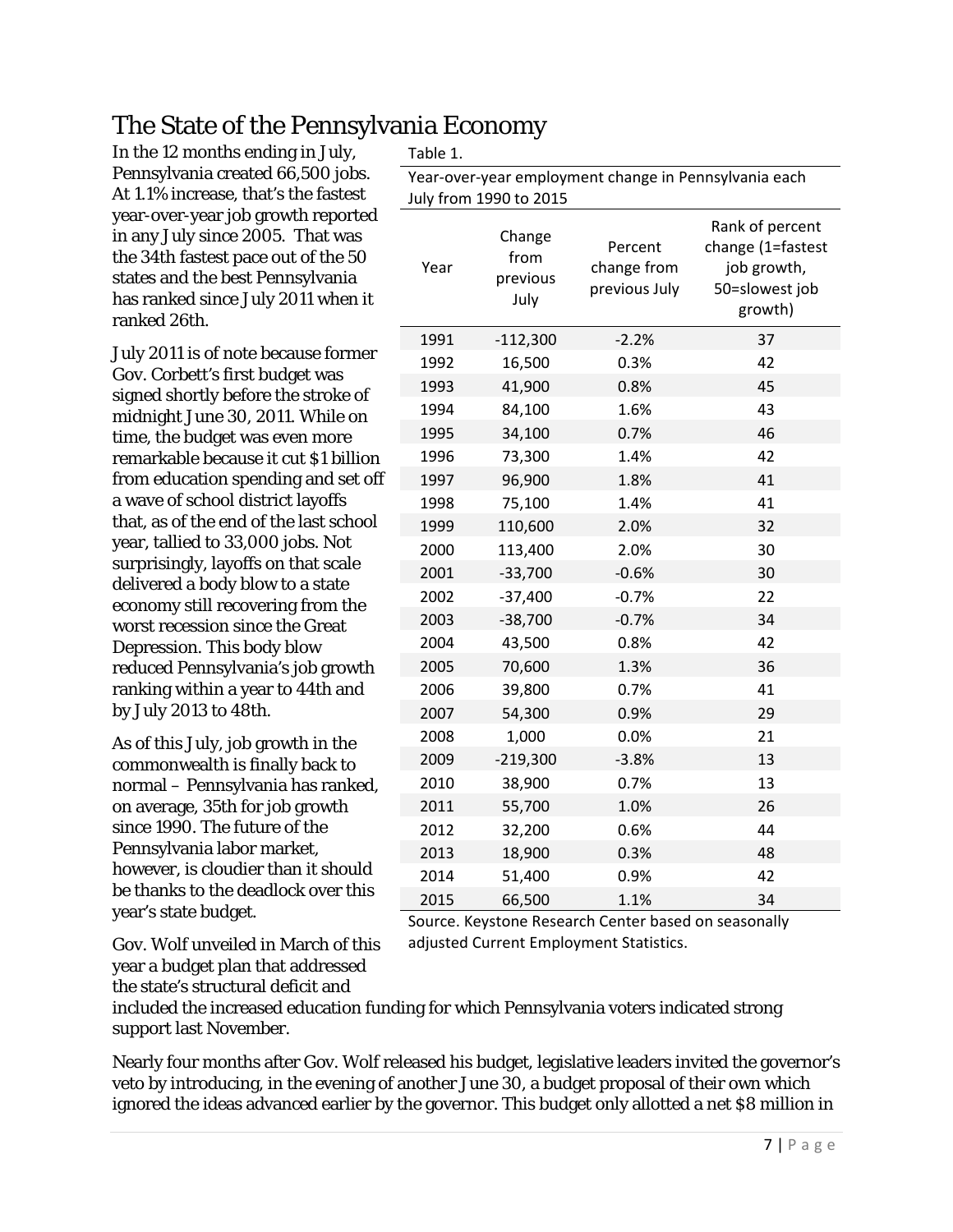new funding for schools while growing Pennsylvania's structural budget deficit in the years ahead.

After Gov. Wolf's veto of the Republican budget, Harrisburg became something of a ghost town. In the second half of August, Republican leaders advanced a "take it or leave it" offer that promised to give Gov. Wolf the education spending he requested in March, but without specifying a revenue source.

Another catch was that Republicans demanded that the governor sign a new version of their pension proposal, Senate Bill 1. This proposal would not substantially reduce taxpayer pension costs but

*Compare the Wolf and Republican budget proposals https://goo.gl/p591Rl* 

*Read more about Senate Bill 1 http://goo.gl/rruJoi* 

would cut pension benefits for teachers and other school employees who work a full career by as much as 70 percent.<sup>1</sup> SB 1 achieves this undesirable combination by switching future workers to individual retirement savings accounts with high costs and low investment returns.

SB 1 would also cripple the capacity of the commonwealth to recruit and retain good employees. Currently, Pennsylvania nurses and other public servants accept lower salaries than comparable private sector workers, in part, because they receive good pensions.

Every week the current deadlock continues raises the risk that the budget standoff could set back the state's economy yet again. All Pennsylvania public schools and many service providers receive a portion of their operating budget from the state.

*Compare public and private sector compensation in Pennsylvania http://goo.gl/d1Uvji* 

> *Read about the natural gas severance tax https://goo.gl/OC2fF2*

Without a state budget, these schools and service providers will have to dip into their cash reserves to meet payroll and pay vendors. When those funds run out, furloughs will follow. Therein lies the risk to all Pennsylvanians – another round of layoffs and reduced consumer spending that injures an already bruised economy that has yet to produce meaningful wage or income gains for the bottom 99 percent of families (see below).

While Pennsylvania needs a budget soon it also needs a sustainable budget that eliminates the state's structural deficit and strengthens the economy – by investing in education, communities, and job creation. To raise the revenue for a sustainable budget the state needs to enact a severance tax on gas drillers. Communities would also be strengthened if the budget included property tax relief – which many Republicans have championed in the past.

 1 See *Senate Proposal Goes Backwards, Not Forwards, on Pensions*, Pension Primer #12, Keystone Research Center, June 3, 2015, online at http://goo.gl/ajNAxH. The 70 percent figure is based on estimates by the actuary for the Public School Employees' Retirement System of benefit cuts under the original SB 1. Small increases in employer contributions to the SB 1 retirement plans proposed recently by Senate Republicans likely reduce these benefit cuts slightly.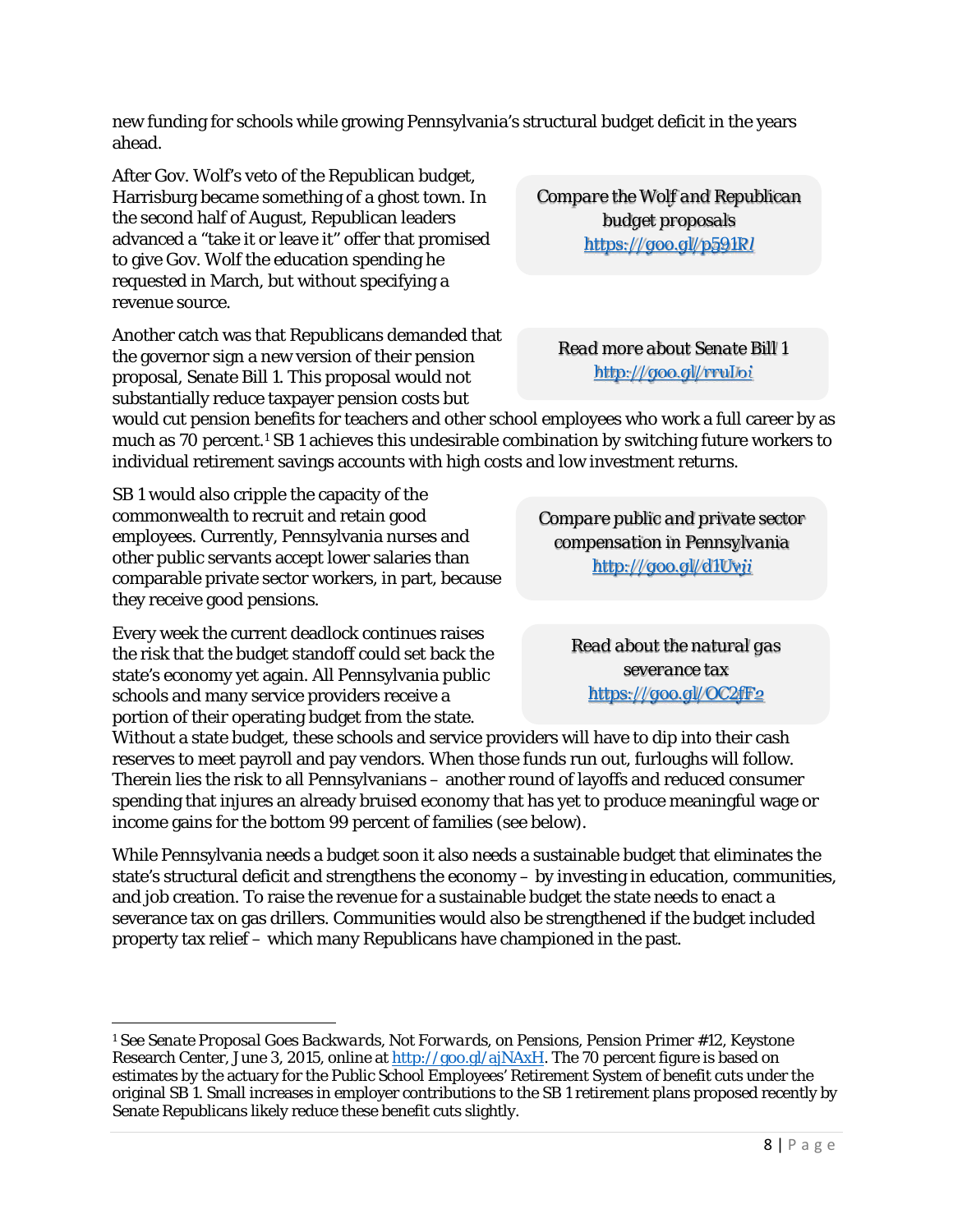The need for a quick budget resolution – but also for a sound budget that will strengthen the recovery – stems from the still fragile nature of the Pennsylvania job market, the subject of the next section.

There Remains Significant Excess Capacity in the Pennsylvania Labor Market Although job growth has picked up, the Pennsylvania labor market continues to be characterized by substantial excess capacity. As of July, the share of the working-age population with a job stood at 59.3% (Table 2, 1<sup>st</sup> column).<sup>2</sup> Before the full impact of the Great Recession was felt,<sup>3</sup> the percent of the population with a job averaged 61.5%. If as high a share of working-age Pennsylvanians were employed this July as before the Great Recession, there would be 225,685 more employed people in the commonwealth than there are currently.4

Narrowing our focus to prime-age workers, those between the ages of 25 and 54, confirms that there is substantial excess capacity in the Pennsylvania labor market. On average in 2014, 77.4% of the prime-age population in Pennsylvania had a job. This compares to an average of 80.2% during the strongest years of the last economic expansion.

A decline in the share of working-age people gainfully employed tends to increase the number of applicants for new job openings. This, in turn, reduces the pressure employers feel to raise wages to retain existing workers or to increase the pool of applicants for new job openings.

In the late 1990s (see below for more detail), especially after 1997, Pennsylvania experienced much more rapid job growth than in the 15 years since then. As we have illustrated (Table 2 again), that strong job growth occurred in an economy with much less excess capacity in the labor market than exists currently. In the next section we reveal how these differences in the tightness of the labor market impacted wage and income growth.

 2 6,077,452 people in Pennsylvania reported paid employment in July or 59.3% of the civilian noninstitutionalized population, which was estimated in July at 10,249,003

http://www.bls.gov/lau/ststdsadata.txt<br><sup>3</sup> The employment-to-population ratio averaged 61.5% from July 2005 to July 2008. Readers will note the Great Recession officially began in 2008 but large-scale employment losses didn't begin to register until after July of that year.

<sup>4</sup> To put that employment gap in context, at the pace of job growth in the last 12 months, it would take over three years for Pennsylvania to add another 225,000 jobs.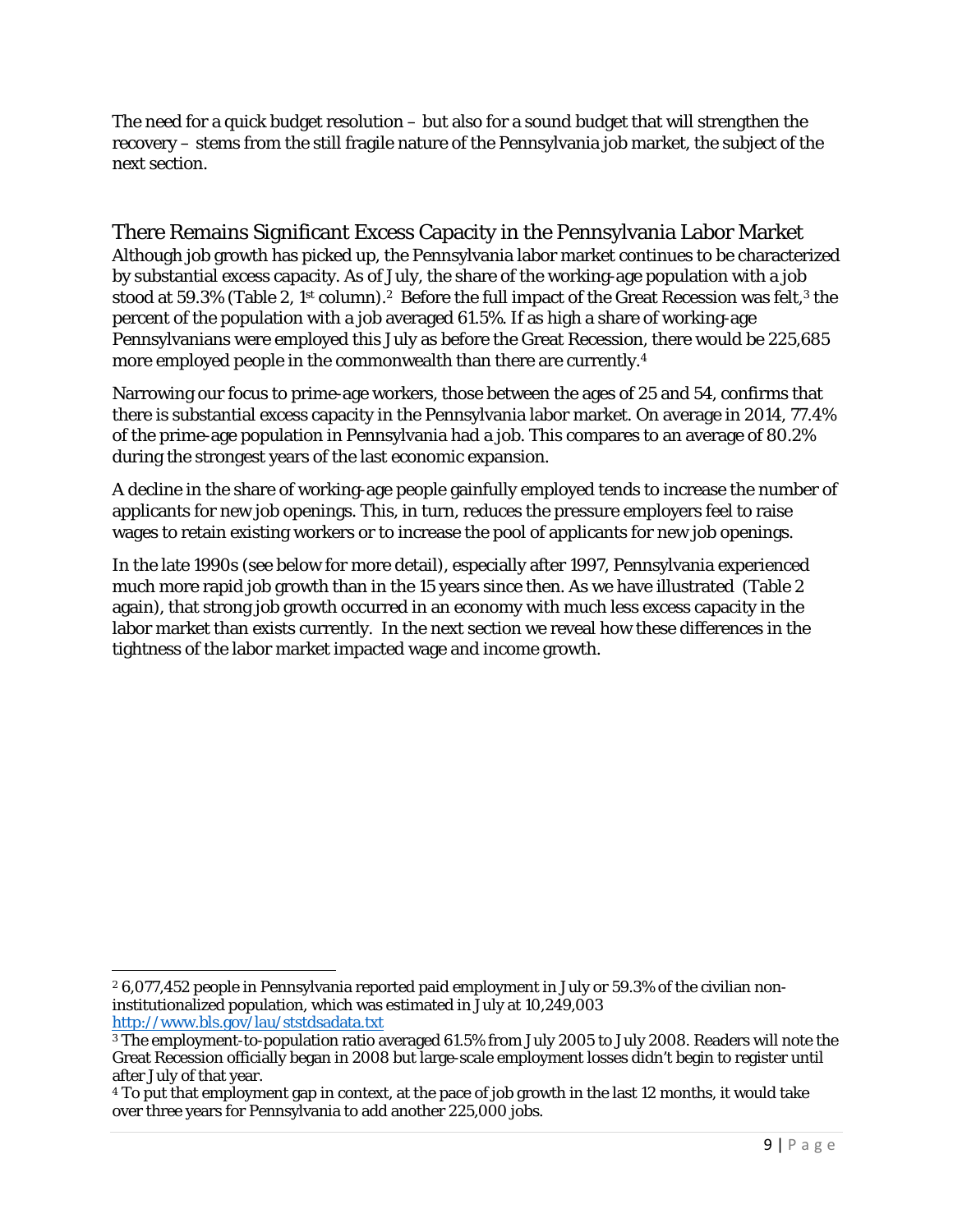Table 2.

| Year | Employment-to-<br>population ratio in July<br>of each year | Employment-to-<br>population ratio<br>prime-age workers<br>(25 to 54 years of age)<br>annual averages |
|------|------------------------------------------------------------|-------------------------------------------------------------------------------------------------------|
| 1990 | 59.7%                                                      | 79.1%                                                                                                 |
| 1991 | 58.7%                                                      | 78.3%                                                                                                 |
| 1992 | 58.9%                                                      | 78.0%                                                                                                 |
| 1993 | 58.9%                                                      | 77.9%                                                                                                 |
| 1994 | 59.1%                                                      | 77.5%                                                                                                 |
| 1995 | 59.3%                                                      | 77.8%                                                                                                 |
| 1996 | 60.3%                                                      | 79.6%                                                                                                 |
| 1997 | 61.0%                                                      | 80.8%                                                                                                 |
| 1998 | 61.2%                                                      | 80.6%                                                                                                 |
| 1999 | 61.4%                                                      | 81.2%                                                                                                 |
| 2000 | 61.7%                                                      | 81.4%                                                                                                 |
| 2001 | 61.8%                                                      | 81.5%                                                                                                 |
| 2002 | 61.6%                                                      | 80.5%                                                                                                 |
| 2003 | 60.5%                                                      | 79.2%                                                                                                 |
| 2004 | 60.9%                                                      | 79.9%                                                                                                 |
| 2005 | 61.3%                                                      | 80.1%                                                                                                 |
| 2006 | 61.4%                                                      | 80.1%                                                                                                 |
| 2007 | 61.6%                                                      | 80.5%                                                                                                 |
| 2008 | 61.7%                                                      | 80.9%                                                                                                 |
| 2009 | 58.9%                                                      | 77.8%                                                                                                 |
| 2010 | 58.0%                                                      | 76.8%                                                                                                 |
| 2011 | 58.2%                                                      | 76.1%                                                                                                 |
| 2012 | 58.8%                                                      | 76.8%                                                                                                 |
| 2013 | 58.7%                                                      | 76.5%                                                                                                 |
| 2014 | 58.9%                                                      | 77.4%                                                                                                 |
| 2015 | 59.3%                                                      |                                                                                                       |

Percent of the working-age population (16 and over) with a job in July and percent of prime‐age (25 to 54) population with a job (annual average)

Source. Keystone Research Center based on Bureau of Labor Statistics data http://www.bls.gov/lau/ststdsadata.txt and Economic Policy Institute analysis of Current Population Survey data on employment‐to‐population ratios for prime‐age workers.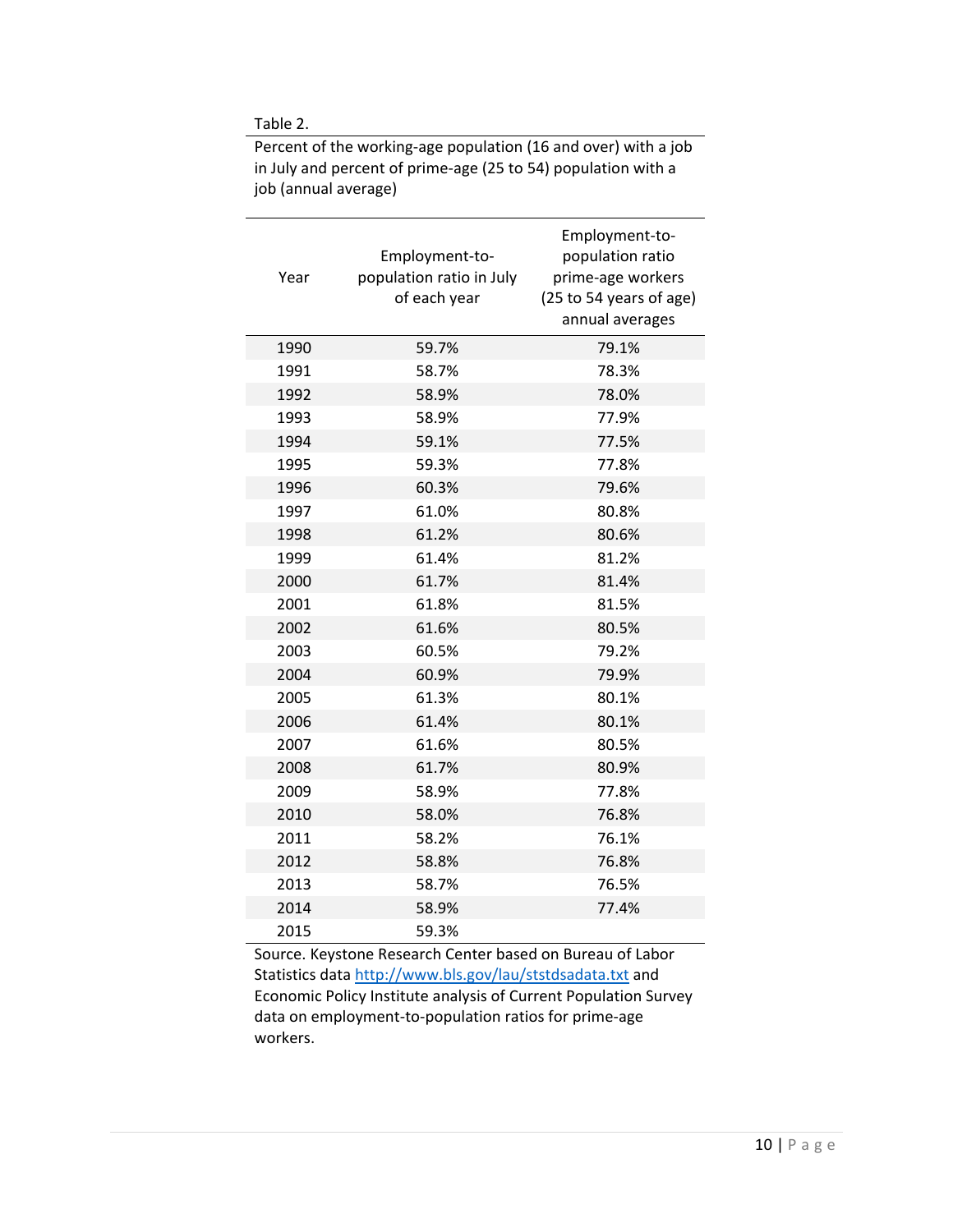## The State of Working Pennsylvania

Over this and the last economic expansion (taken together) monthly job growth in Pennsylvania has averaged 3,200 jobs.<sup>5</sup> This is roughly half the pace of job growth during the 1990s expansion (Figure 1). Although job growth has been stronger since 2010 it still substantially lags the best years of the late 1990s (1997 to 2000) when the Pennsylvania economy added 7,400 jobs a month.



*To examine monthly job growth in the late 90s and since the turn of the century in your county and metropolitan area go to* http://goo.gl/QdJkFS

| Table 3.                                             |                    |                    |                    |                    |                       |                   |                 |
|------------------------------------------------------|--------------------|--------------------|--------------------|--------------------|-----------------------|-------------------|-----------------|
| Hourly wages by percentile in Pennsylvania (2014 \$) |                    |                    |                    |                    |                       |                   |                 |
|                                                      |                    |                    |                    |                    | <b>Percent Change</b> |                   |                 |
| Percentile                                           | 1997               | 2001               | 2009               | 2014               | 1997 to<br>2001       | $2009$ to<br>2014 | 2001 to<br>2014 |
| 10th                                                 | S8.14              | \$9.16             | \$8.93             | \$8.76             | 12.5%                 | $-1.9\%$          | $-4.4%$         |
| 20 <sub>th</sub>                                     | \$10.19            | \$11.08            | \$11.08            | \$10.51            | 8.7%                  | $-5.1\%$          | $-5.1\%$        |
| 30 <sub>th</sub>                                     | \$12.00            | \$13.14            | S <sub>13.17</sub> | \$12.62            | $9.5\%$               | $-4.2\%$          | $-4.0\%$        |
| 40th                                                 | \$14.34            | \$14.98            | \$15.34            | \$14.91            | 4.5%                  | $-2.8%$           | $-0.5\%$        |
| 50th                                                 | \$16.45            | \$17.54            | S <sub>17.76</sub> | S <sub>17.19</sub> | 6.6%                  | $-3.2\%$          | $-2.0\%$        |
| 60th                                                 | \$19.29            | \$20.36            | \$20.81            | \$20.01            | 5.5%                  | $-3.8\%$          | $-1.7%$         |
| 70 <sub>th</sub>                                     | S <sub>22.43</sub> | \$23.99            | \$24.40            | S <sub>24.16</sub> | 7.0%                  | $-1.0\%$          | 0.7%            |
| 80th                                                 | S <sub>26.95</sub> | S <sub>28.67</sub> | \$28.85            | \$29.92            | 6.4%                  | 3.7%              | 4.4%            |
| 90th                                                 | \$35.00            | \$37.80            | \$38.34            | \$38.38            | 8.0%                  | 0.1%              | 1.5%            |

Source. Economic Policy Institute (EPI) analysis of Current Population Survey (CPS) data

Strong job growth in an economy nearer full employment directly translated into a 6.6% increase in real wages for the typical Pennsylvania worker from1997 to 2001 (50<sup>th</sup> percentile in

<sup>5</sup> Using seasonally adjusted data Pennsylvania has created an average of 3,600 jobs a month in a period that includes each month from 2003 to 2007 and each month from 2010 to June 2016.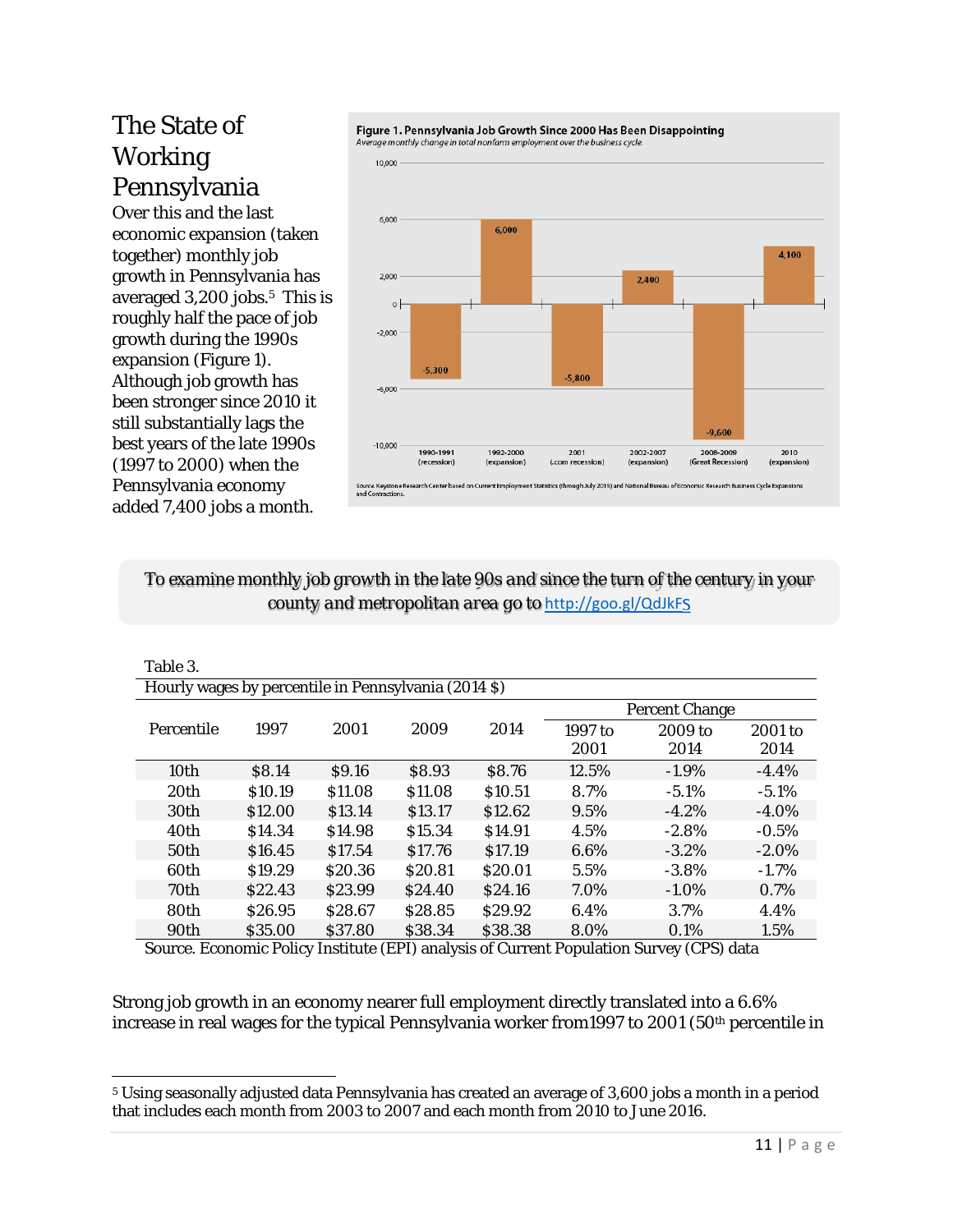Table 3).<sup>6</sup> Notably, the lowest-paid workers enjoyed the fastest wage growth from 1997 to 2001 (10<sup>th</sup> to 30<sup>th</sup> percentile in Table 1).<sup>7</sup>

Thanks to two recessions and two weak expansions (Figure 1) wages for the typical Pennsylvania worker are down 2% since the turn of the century (2001). The lowest-paid workers (the 10<sup>th</sup> to 30th percentile) have seen the largest real declines in hourly earnings of any group of workers since 2001. But for an increase in the Pennsylvania<sup>8</sup> minimum hourly wage in 2007 (to \$7.15 from \$5.15, followed by a very small federal minimum wage increase to \$7.25 in 2009) low-wage workers would likely have fallen further behind. Even over the course of the current recovery 2009 to 2014, real hourly earnings have fallen for the bottom 70% of Pennsylvania workers (Table 3).

The years since the turn of the century have also been accompanied by a breathtaking growth in the gap between the incomes of most families and the highest earners (CEOs, financial executives, and other high earners in the private sector). While market incomes (income before taxes and transfers like unemployment insurance payments) climbed 9.1% for the bottom 99% of Pennsylvania families from 1997 to 2000, they have fallen 5% since 2001 (Table 1). At the same time the highest earners in Pennsylvania have seen the growth in their market incomes accelerate from 19.2% in the late 90s to 27% since 2001.9

Table 4.

Percent change in top 1% and bottom 99% incomes in Pennsylvania 2001 to 2012

| Year                                                | top $1\%$ | bottom 99% |
|-----------------------------------------------------|-----------|------------|
| 1997 to 2000                                        | 19.2%     | $9.1\%$    |
| 2001 to 2012                                        | 27.2%     | $-5.3\%$   |
| $C = \Gamma$ , il $C = \Gamma$ il interior context. |           |            |

Source. Estelle Sommeiller and Mark Price. 2015. "The Increasingly Unequal State of America: Income Inequality by State, 1917 to 2012." Economic Analysis Research Network.

*To examine the change in income for the top 1% and bottom 99% in your county and metropolitan area go to http://goo.gl/HlQc42*

In order for the majority of Pennsylvania families to see income growth in the years ahead we will need a combination of faster job growth and economic policy that actively seeks to raise wages for more workers.

 6 Change in inflation adjusted wages 1997 to 2001.

<sup>7</sup> There was also a modest minimum wage increase in 1997 from \$4.75 to \$5.15. This was the second step of increase from \$4.25 that occurred in the previous year http://www.dol.gov/whd/minwage/chart.htm#fn5

 $\frac{1}{8} \frac{http://www.dol.gov/whd/state/stateMinWageHis.htm}{\frac{1}{8} \frac{1}{100}}$ <br>State and county level data on top incomes while the most accurate is only available through 2012. 2013 data will be released later this fall. Preliminary estimates of top incomes through 2014 for the U.S. have been published by Emmanuel Saez. 2015. "Striking It Richer: The Evolution of Top Incomes in the United States." http://goo.gl/w8WVze. Saez's data indicate the average income of the bottom 99% of U.S. families fell 5.1% between 2001 and 2014. The average income of the top 1% of families increased over this period by 15%.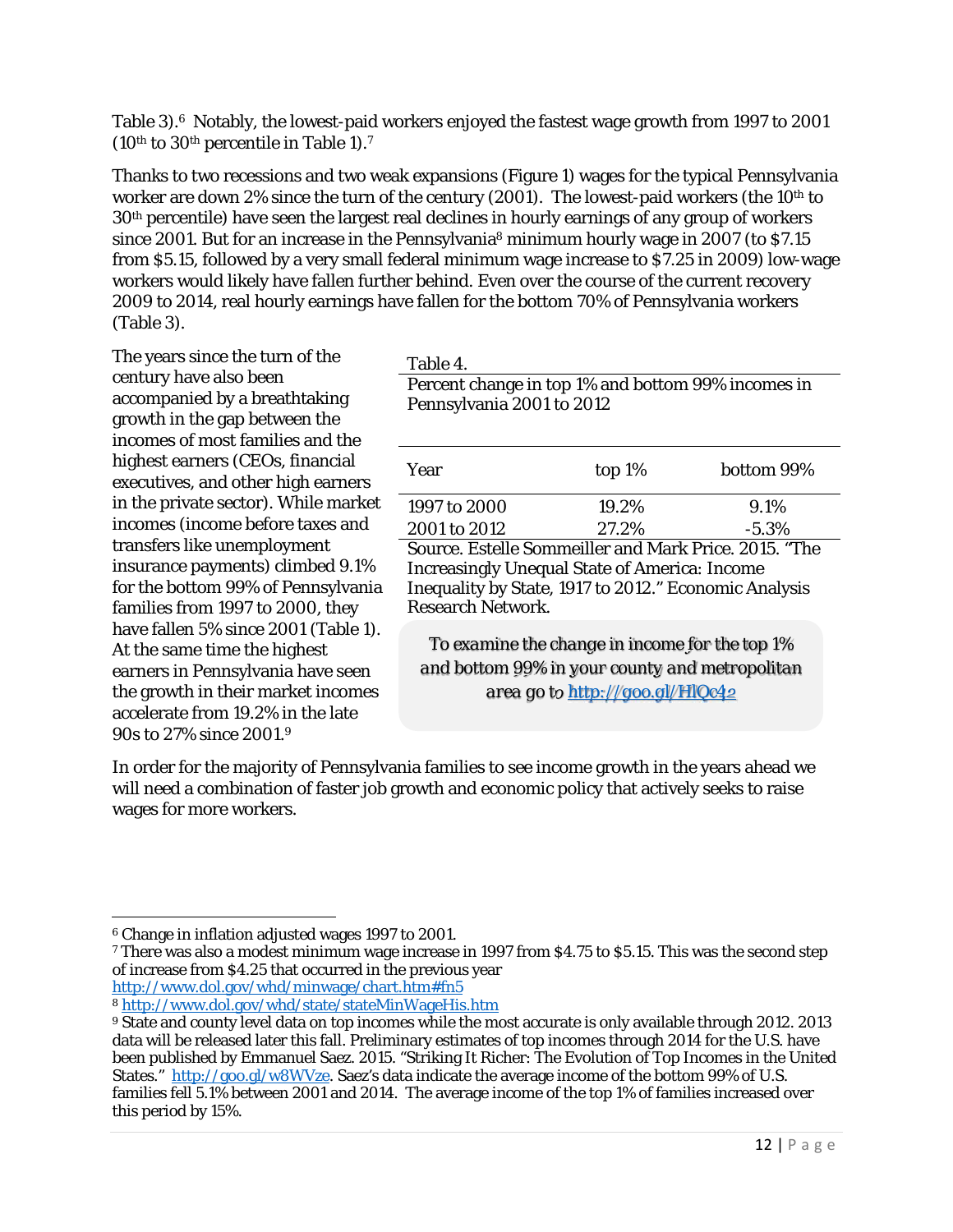# Economic Policies That Raise Wages

#### Raise the Minimum Wage

The most direct route to raising wages for low-wage workers is to raise the minimum wage. Federally the campaign to raise the minimum wage remains blocked by a Republican majority in the U.S. House and Senate.

Similarly here in Pennsylvania the leadership of the Republican majorities in both chambers of the General Assembly have yet to permit a vote on any one of several bills that would raise the minimum wage from \$7.25 to between \$8.75 and \$15 per hour. So far this year only the Senate's Labor and Industry Committee chaired by Lisa Baker (R) and minority chair Christine Tartaglione (D) has even held a hearing on the minimum wage. None of the minimum-wage bills have been voted out of that committee and considered by the full Senate.

Although Gov. Wolf included his support for a higher minimum wage in his initial state budget proposal he has not made passage of a higher minimum wage a condition of his final compromise with the Republican leadership over the state budget.

Continuing delay of a state minimum-wage increase is costly to millions of Pennsylvania workers. Raising the minimum wage to \$10.10 would raise the wages of 1.2 million workers and boost total wages by \$1.8 billion.

*To examine the number of workers in your county that would see their wages rise if the minimum wage were raised go to http://goo.gl/ORvzvJ* 

Currently 29 states including the District of Columbia have a minimum wage higher than \$7.25. Across the country in the last year, there has been a growing movement to increase the minimum wage. For example, the City of Los Angeles adopting a proposal to raise the minimum wage to \$15 per hour and most recently the state of New York adopted a minimum wage for fast food workers of \$15 per hour.

There is broad public support<sup>10</sup> in Pennsylvania for a higher minimum wage. Moreover, Republicans have introduced their own legislation to raise the minimum wage. All that remains is for leadership in both chambers to allow a vote.

#### Overtime Pay

Most blue-collar workers are entitled to be paid 1.5 times their regular pay rate for each hour of work per week beyond 40 hours. Overtime eligibility for workers paid a salary depends on how much they are paid and the nature of their job duties. Currently, salaried employees earning less than \$455 per week – \$23,660 per year – are automatically eligible for overtime.11 The U.S.

 <sup>10</sup> Two thirds of registered Pennsylvania voters support raising the minimum wage to \$10.10 per hour. http://www.fandm.edu/uploads/files/943825657393157904-franklin-marshall-college-poll-march-2015.pdf

<sup>11</sup> Salaried workers earning more than \$455 a week are exempted from the right to receive overtime if their job duties fall into one of three categories: professionals, administrators, and executives.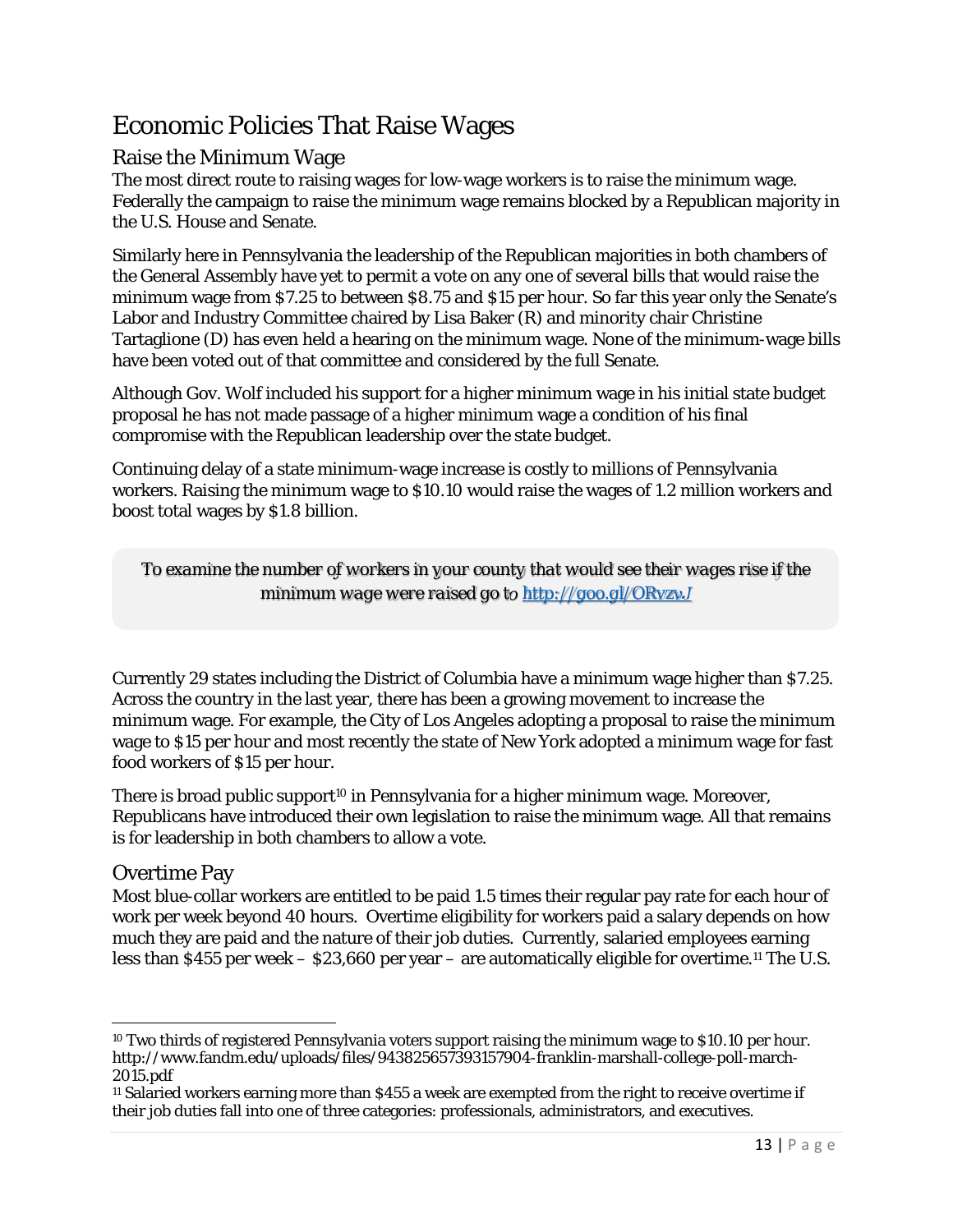Labor Department has proposed a rule change which would raise this threshold to \$933 per week.12 This change would benefit 493,000 or 24.6% of salaried workers in Pennsylvania.13

The U.S. Labor Department published this rule change as a Notice of Proposed Rulemaking in the Federal Register on July 6 of this year and the period for public comment closes on Sept 4th. Once public comments have been collected and analyzed by the U.S. Labor Department the agency will decided whether to modify the current rule as proposed a process that will take another 6 to 10 months.

Like a minimum-wage increase, increasing the number of workers with a right to overtime will help boost the pay of thousands of Pennsylvania workers. Unlike a minimum-wage increase the salaried workers that would benefit have earnings that place them in the broad middle of the wage distribution, between \$12 and \$24 dollars an hour.14

#### Earned Leave

Another important dimension of pay is the right to earned leave when a worker gets sick. Access to earned sick leave is much less common among low-wage workers.15 The Institute for Women's Policy Research estimates that in total 1.8 million Pennsylvania workers do not have access to paid leave.16

Since that estimate was released, the City of Philadelphia enacted an ordinance entitling workers in the city of Philadelphia to one hour of earned leave for every 40 hours of work.17 Pittsburgh followed up this year with its own ordinance entitling worker in the city to one hour of paid leave for every 35 hours of work.18

At the state level, Sen. Vincent Hughes (D) has introduced legislation that would entitle all workers in Pennsylvania to accrue one hour of paid leave for every 30 hours of work.19 A statewide ordinance that establishes a minimum amount of earned leave would benefit well over a million workers (i.e., 1.8 million minus workers already covered by the Pittsburgh and Philadelphia ordinances).

<sup>&</sup>lt;sup>12</sup> This is the 40<sup>th</sup> percentile of earnings for full-time salaried workers in 2013 (expressed in 2014 dollars). <sup>13</sup> Lawrence Mishel and Ross Eisenbrey 2015. "Raising the overtime threshold would directly benefit 13.5 million workers: Here is a breakdown of who they are", Economic Policy Institute http://www.epi.org/publication/breakdownovertimebeneficiaries/

<sup>&</sup>lt;sup>14</sup> The workers affected have earnings that place them somewhere between the  $30<sup>th</sup>$  and  $70<sup>th</sup>$  percentiles of wage earners.

<sup>15</sup> See for example page 3 of Institute for Women's Policy Research. 2015 "Access to Paid Sick time in Pittsburgh, Pennsylvania"

<sup>16</sup> Institute for Women's Policy Research. 2010. "Fact Sheet: Access to Paid Sick Days in the States, 2010" http://www.iwpr.org/publications/pubs/access-to-paid-sick-days-in-the-states-2010

<sup>17</sup> With the maximum accrual set to 40 hours for workers employed in establishments with 10 or more employees, workers in firms with less than 10 workers are entitled to up to 40 hours of unpaid leave. 18 With the maximum accrual set to 40 hours for workers employed in establishments with 15 or more

employees, workers in firms with less than 15 workers are entitled to up to 24 hours of paid leave starting after May 13 2016.

<sup>19</sup> A most under SB 221 a worker could accrue 56 hours or seven days of paid sick leave in a year.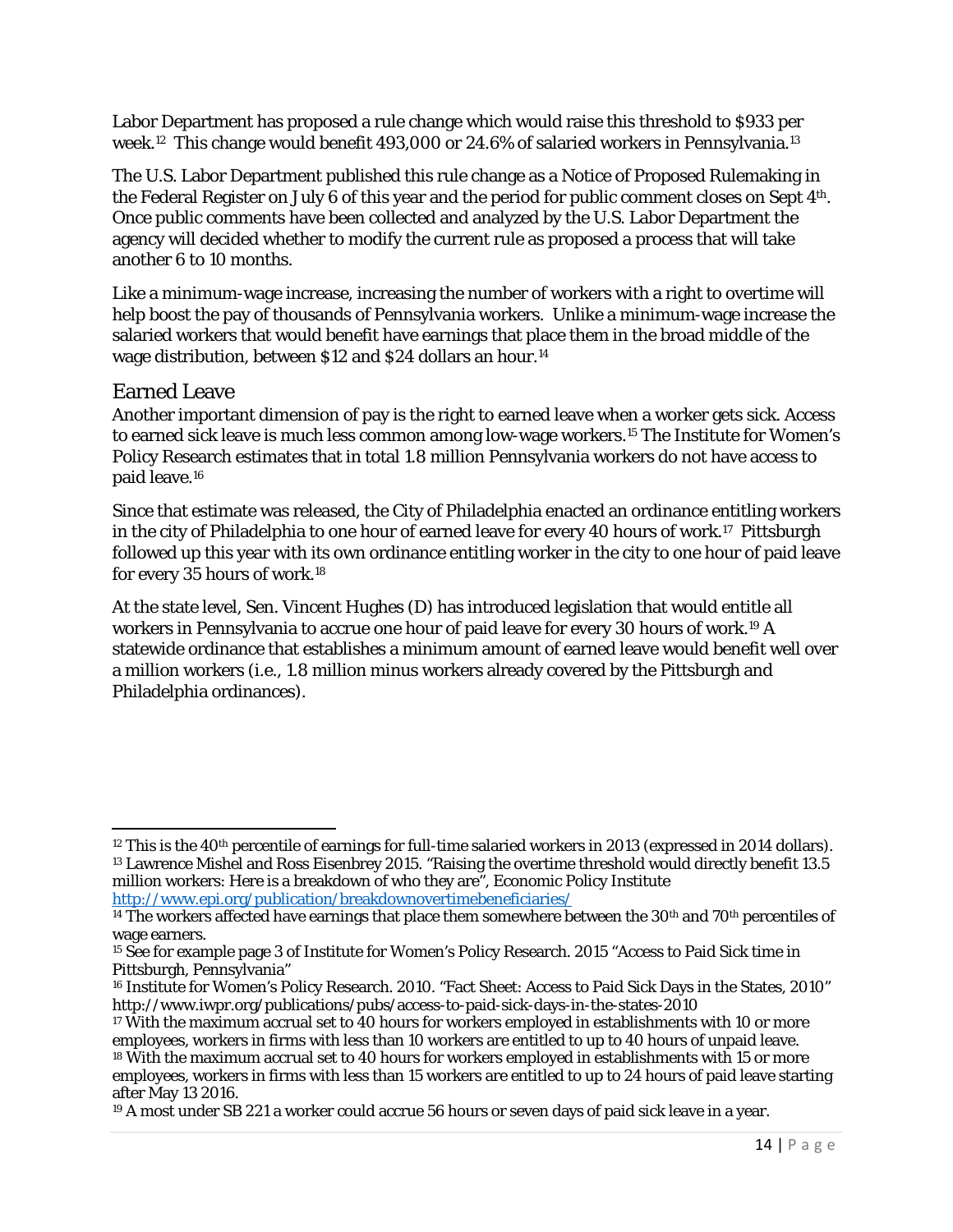#### Maintain Expansionary Monetary Policy

The Federal Open Market Committee (FOMC) of the Federal Reserve sets a target interest rate that depository institutions (banks) charge one another to borrow funds overnight.<sup>20</sup> This interest rate in turn determines the interest rates that businesses and consumers face when borrowing money – for example, to buy a car or a house. All else held constant raising the target interest rate slows job growth and lowering the rate increases job growth. The current Federal Funds target rate is between zero and 0.25%. By historical standards this target is low<sup>21</sup> and reflects the judgement of a majority of the Open Market Committee until now that inflation is low and the economy is below full employment and thus requires support to boost employment growth.

The FOMC is currently considering whether to raise its target for the federal funds rate. The labor market in Pennsylvania as we have demonstrated remains well below full employment. Inflation also remains substantially below normal with consumer prices in Pennsylvania rising just 1.3% in 2014, a figure less than half the average rate of inflation in the in the last 35 years and also below the Fed's inflation rate target of 2%.22 Although inflation is low, the substantial excess capacity in the labor market has made the rate of growth in wages even slower. To raise the Federal Funds target interest rate now would dampen job growth and in turn slow the growth in wages for most workers. Keeping the federal funds target low is the course of action most likely to lead to real wage gains for the majority of Pennsylvania workers.<sup>23</sup>

### A Jobs That Pay Action Plan – A Good Jobs Strategy for Pennsylvania

In his inaugural address, Gov. Wolf made "jobs that pay" one of three priorities for his administration (the others being "schools that teach" and "government that works"). To advance that goal, the administration should develop a comprehensive Action Plan that spells out a combination of achievable executive and legislative steps that would achieve more jobs that pay and lift the wages and incomes for the Pennsylvania 99 percent by 10 percent by the year 2018. At one level, this Action Plan would be similar in spirit to U.S. Vice President Joe Biden's Middle Class Task Force, with an added emphasis on ensuring that the analysis of ways to strengthen the middle class translate into concrete actions that move the needle on wages.

The Jobs That Pay Action Plan should include the implementation of strategic, industry-specific enforcement of labor standards. Traditionally, enforcement of labor standards in the United has been complaint driven (i.e., reactive) and fragmented, with enforcement of each labor standard (wage law, overtime, health and safety, prevailing wage, etc.) done by separate agencies and with little or no communication or coordination across agencies. The Obama Administration and a growing number of states, however, have increasingly shifted to pro-active enforcement of labor

 20 To read more about the structure of the FOMC see

http://www.federalreserve.gov/monetarypolicy/fomc.htm<br><sup>21</sup> See federal funds data maintained by the Federal Reserve Bank of New York <u>https://goo.gl/gruvb1</u><br><sup>22</sup> Figures based on the Consumer Price Index - All Urban Consum

Atlantic City, PA-NJ-DE-MD metropolitan area.

<sup>23</sup> On the particular importance of keeping interest rates low to African-American and minority workers, whose unemployment rates are much higher than white workers, and employment-to-population ratios much lower, see Connie M. Razza, *Wall Street, Main Street, and Martin Luther King Jr. Boulevard*, Center for Popular Democracy (CPD) and Economic Policy Institute (EPI), March 2015, online at http://goo.gl/m18Hn9. CPD, EPI, Action United Philadelphia, KRC and a variety of other national and state groups are partners on the "Fed Up" campaign which aims to shift Fed priorities toward a stronger focus on job creation and raising wages.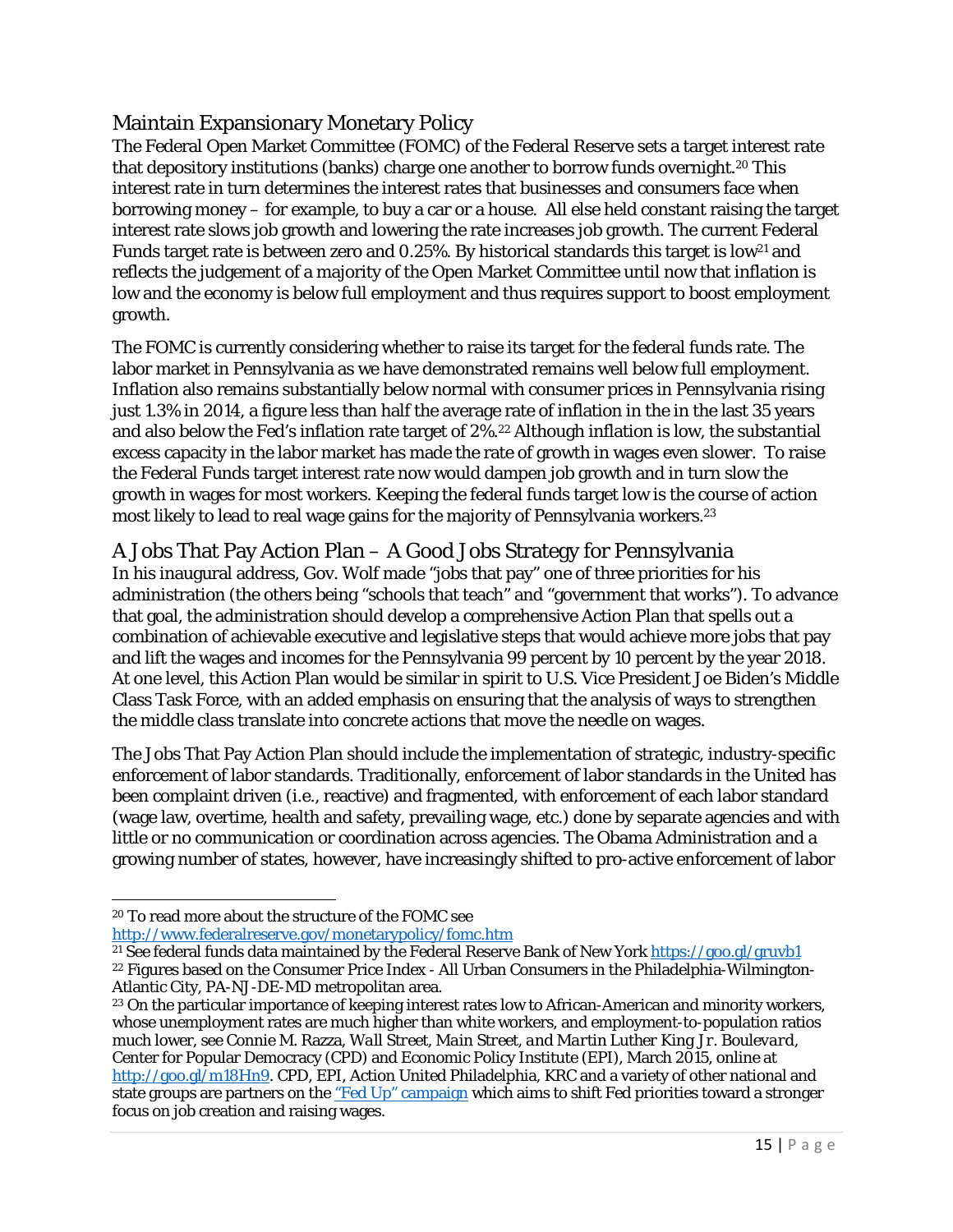standards in specific industries in which violations concentrate. They have also begun to increase communication and coordination between federal and state government – including through data sharing agreements – and across agencies within states. Pennsylvania is behind the curve on these innovations and it should be a best-practice state.

The Jobs That Pay Action Plan should also consider a wide range of other actions. For example, in discussions about raising local minimum wages some observers express concerns about the ability of small businesses to adapt. As long as it is not pre-empted by the state legislature, the state could partner with philanthropy (e.g., in Pittsburgh or Philadelphia) to increase the local minimum wage *coupled with* delivery of a program of technical assistance to help small employers reorganize to improve efficiency so that they can afford to pay higher wages. A third area for examination should be the "wage boards," such as the fast food wage board that lifted the wage for fast food workers to \$15 per hour in New York state.<sup>24</sup> Are wage boards a policy innovation that could be applied in Pennsylvania, both in sectors such as fast food where the state is not a funder and in sectors such as long-term care, health care more broadly, and child care, where it is?

As implicit in the policies proposed above, a Jobs That Pay Action Plan should include a sectorspecific focus – systematic analysis, sector by sector, of what government can do to create more jobs that pay. The nursing home industry, for example, is powerfully influenced by state government in its role as direct funder of services, indirect funder (e.g., by virtue of meanstested social programs accessed by many nursing home workers because they earn so little, or through funding for training nursing home workers), and regulator. How can each of these roles

align in a way that lifts wages, improves the quality of services for consumers, and potentially reduces some costs? (Bestpractice nursing homes streamline professional jobs by broadening direct care jobs. Their residents also tend to use less medication.)

*Read more about raising wages and care quality for workers in Pennsylvania nursing homes http://goo.gl/Im4BZU* 

Across the board, a comprehensive Jobs That Pay Action Plan would not just improve jobs. It would also improve economic performance – productivity, quality, service, and innovation. The reason is simple: in every sector, there are variations in competitive – or "business" – strategy. Some companies compete by combining sophisticated technology, smart operating practices, and committed, experienced workers who have "good jobs" (which pay higher wages and benefits than typical for the industry).25 Other companies rely much more heavily on paying workers low wages and benefits. High labor standards and effective enforcement plus technical assistance and smart public investment in training can shift more companies toward good jobs strategies.

<sup>&</sup>lt;sup>24</sup> See James Parrott. 2015. "Testimony before the NYS Department of Labor Wage Board Hearing on Increasing the Minimum Wage in the Fast-Food Industry." Fiscal Policy Institute. http://goo.gl/kuqt0M and David Cooper. 2015. "Testimony before the New York State Department of Labor Wage Board Hearing on Increasing the Minimum Wage in the Fast-Food Industry." Economic Policy Institute. http://goo.gl/6YKhF5 25 For compelling examples of "good job strategies" in retail, see Zeynep Ton, *The Good Jobs Strategy*,

New Harvest, 2014.